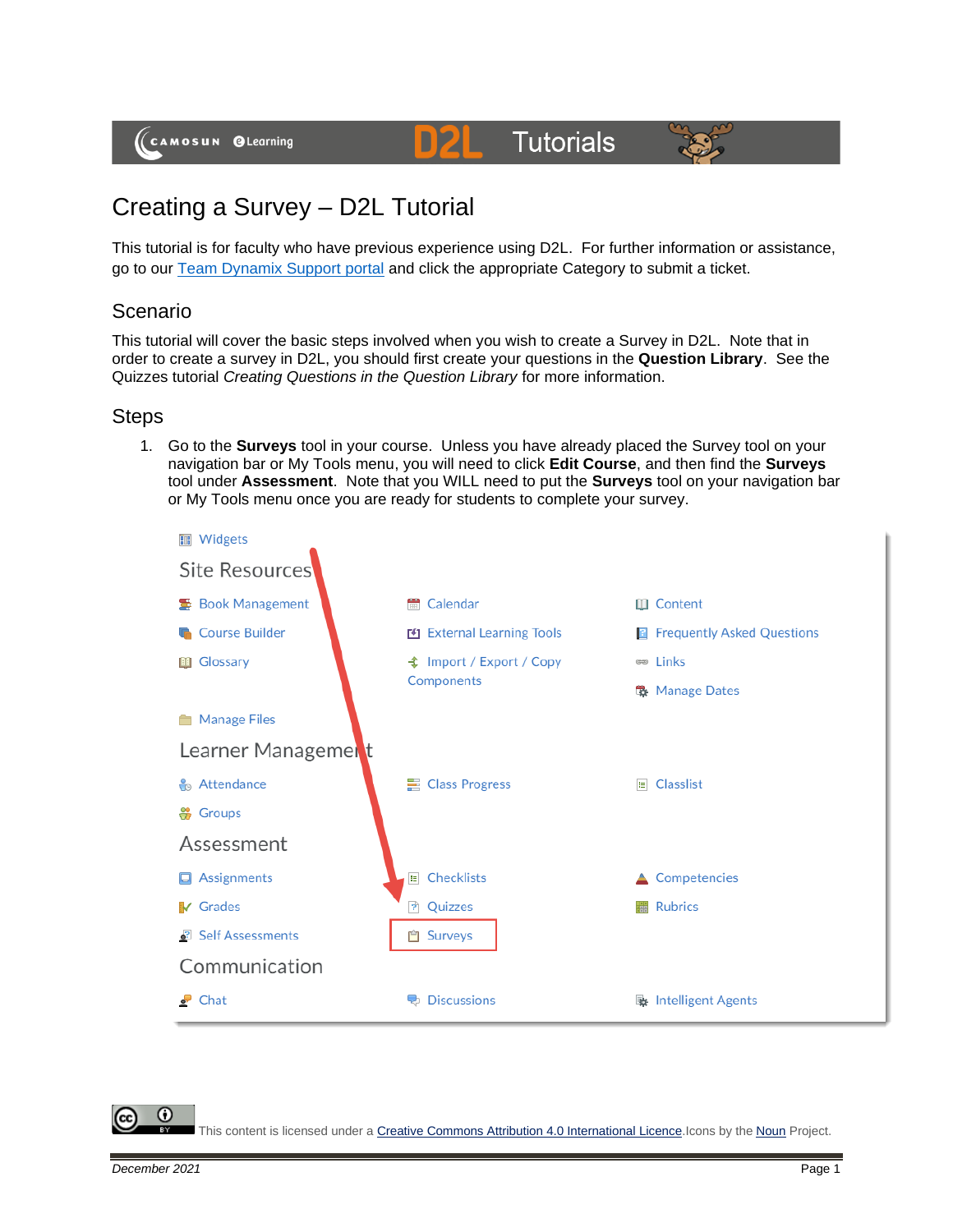#### 2. Click **New Survey**.

| <b>Manage Surveys</b> | <b>Question Library</b> |                |  |  | <b>2</b> Help |
|-----------------------|-------------------------|----------------|--|--|---------------|
|                       |                         |                |  |  |               |
| <b>New Survey</b>     | <b>Edit Categories</b>  | More Actions V |  |  |               |

3. Give your Survey a **Name**, select "give instant feedback" to allow students to see results once they complete the survey and/or "make results anonymous" to keep the survey anonymous – once you select anonymous, you can NOT change it. Then click **Add/Edit Questions**.

| New Survey ~                                              |
|-----------------------------------------------------------|
| Properties<br>Restrictions<br>Objectives<br>Reports Setup |
| General                                                   |
| Name*                                                     |
| Mid-Course Feedback                                       |
| Category                                                  |
| add category]<br>no categor<br>$\checkmark$               |
| Feedback                                                  |
| give instant feedback<br>◉                                |
| Anonymous<br>$\triangledown$ make results anonymous       |
| ℯ                                                         |
| <b>Survey Questions</b>                                   |
| This surved is currently empty.                           |
| <b>Add/Edit Questions</b>                                 |
|                                                           |
| Description / Submission Message                          |
| ige<br><b>Save and Close</b><br>Cancel<br>Save            |

This content is licensed under [a Creative Commons Attribution 4.0 International Licence.I](https://creativecommons.org/licenses/by/4.0/)cons by the [Noun](https://creativecommons.org/website-icons/) Project.

 $\overline{0}$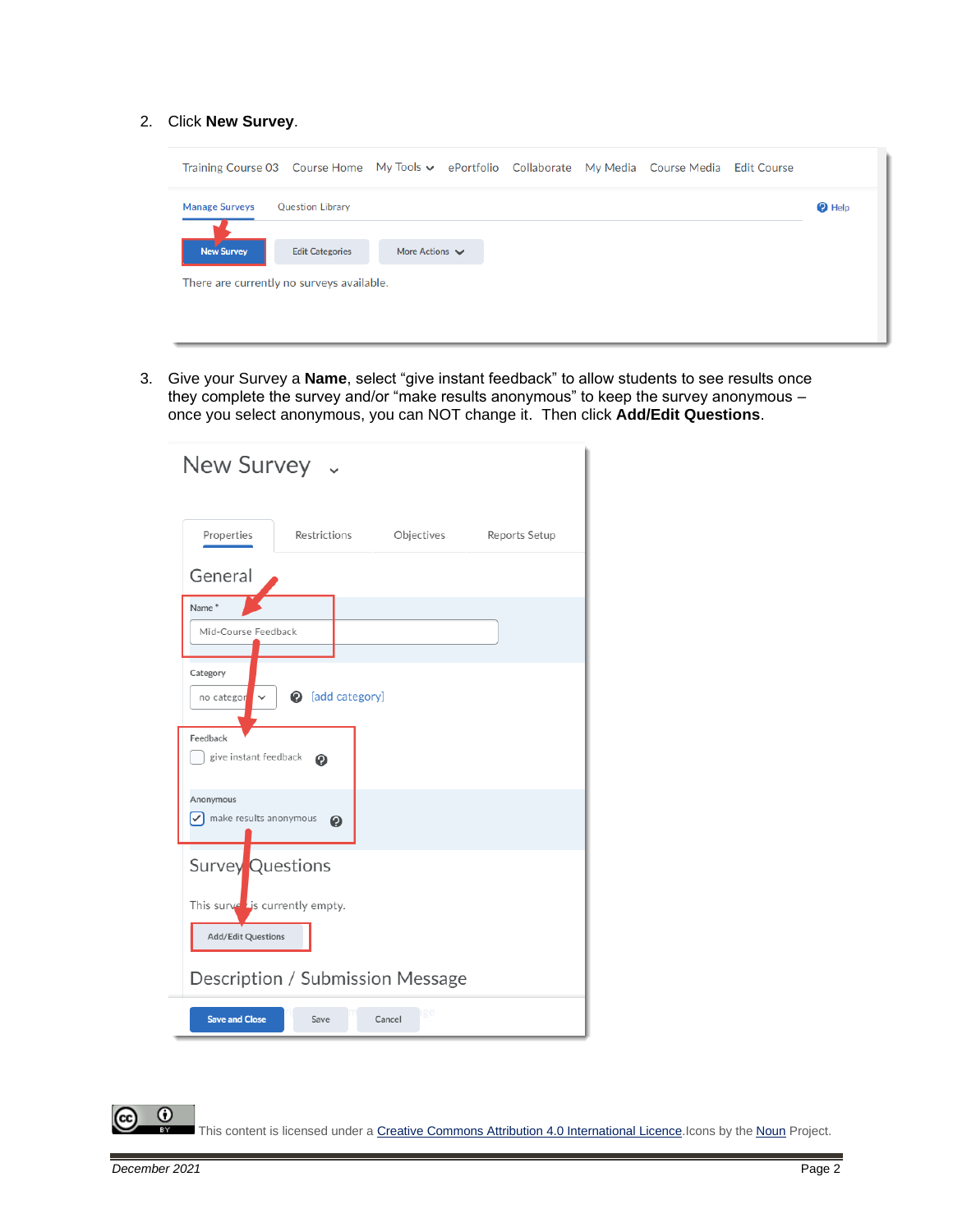Training Course 03 Course Home My Tools v ePortfolio Collaborate My Media Course Media Edit Course Mid-Course Mid-Course Feedback **C** Settings  $\bullet$  Help Feedback Import  $\vee$ **Done Editing Questions** Uplo d a File Browse Question Library s contained in this section. There are

#### 4. Click **Import** and select **Browse Question Library**.

5. Use the arrows to open the folders (Sections) in your Question Library, select the questions you want to add to the survey, and click **Add**. You can add more questions at a later date as well.

| A Mid-Course<br>Feedback |            | Mid-Course               | <b>Browse Question Library</b> |                                                                           | $\times$                     |
|--------------------------|------------|--------------------------|--------------------------------|---------------------------------------------------------------------------|------------------------------|
|                          | New $\vee$ | Import $\vee$            | arch question text Q           | Source: Question Library $\smile$                                         | Filter $\vee$<br>Sort $\vee$ |
|                          |            | There are currently no s | $\overline{\phantom{a}}$       | 3 items selected                                                          |                              |
|                          |            |                          | Surveys<br>Section             |                                                                           |                              |
|                          |            |                          | $\checkmark$                   | The Content in this class was clear and easy to find.<br>Likert • 1 point | Еq                           |
|                          |            |                          | $\checkmark$                   | What did you enjoy most about this class?<br>Written Response · 1 point   | Eq                           |
|                          |            |                          | $\bm{\odot}$                   | What do you think needs improvement?<br>Written Response • 1 point        | Eq.                          |
|                          |            |                          | Add                            | Cancel                                                                    |                              |

 $\odot$ This content is licensed under [a Creative Commons Attribution 4.0 International Licence.I](https://creativecommons.org/licenses/by/4.0/)cons by the [Noun](https://creativecommons.org/website-icons/) Project.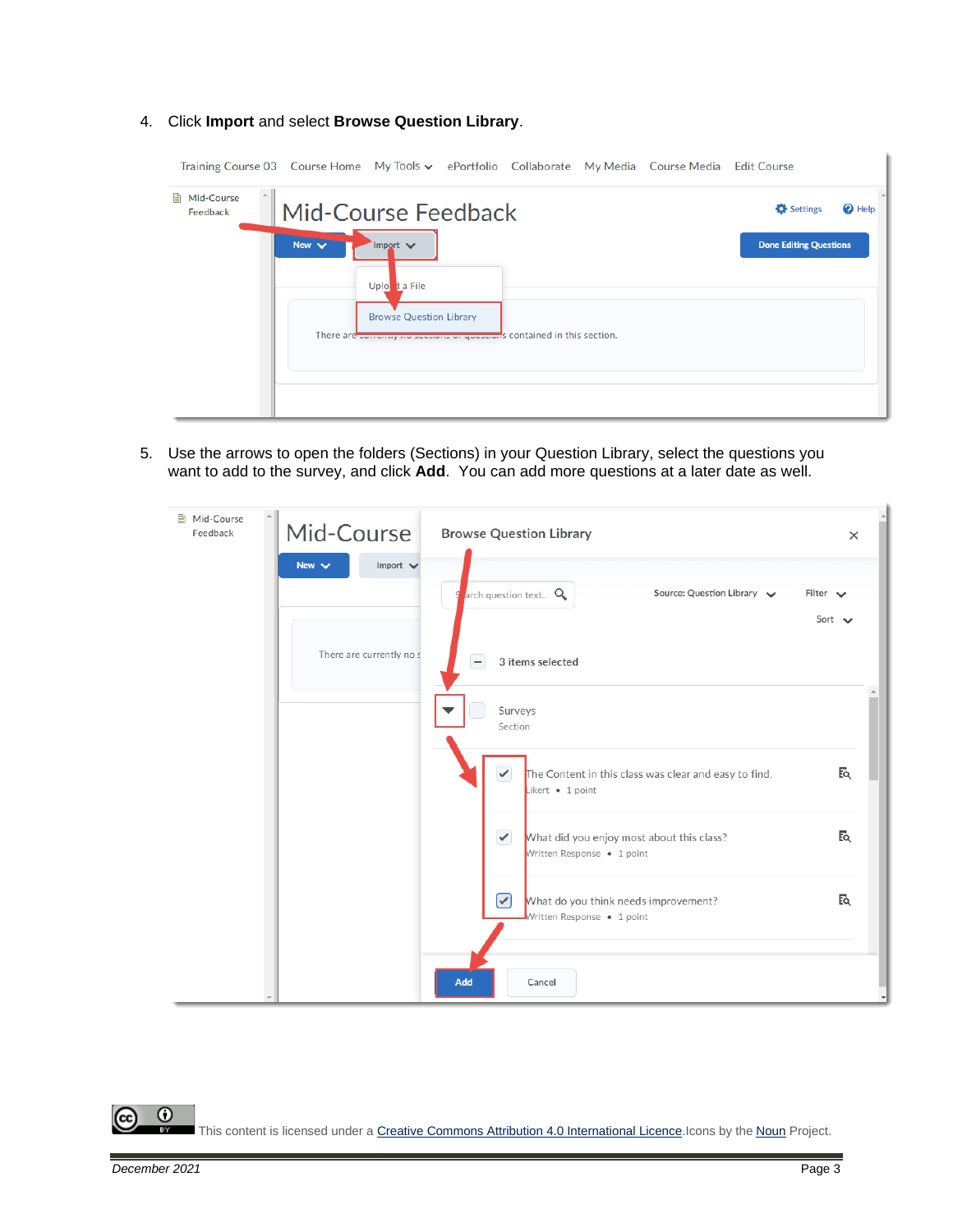## 6. Click **Done Editing Questions**.

|                        | Training Course 03 Course Home My Tools v ePortfolio Collaborate My Media Course Media Edit Course |                                                                       |           |                             |
|------------------------|----------------------------------------------------------------------------------------------------|-----------------------------------------------------------------------|-----------|-----------------------------|
| Mid-Course<br>Feedback | Mid-Course Feedback<br>New $\vee$<br>Import $\vee$                                                 | <b>Settings</b><br><sup>2</sup> Help<br><b>Done Editing Questions</b> |           |                             |
|                        | Move<br><b>Delete</b><br>↑↓ Order<br>Edit Values                                                   |                                                                       |           |                             |
|                        | Name (click question name to edit)                                                                 | Type                                                                  | Mandatory | <b>Last Modified</b>        |
|                        | The Content in this class was clear and easy to find. $\rightarrow$<br>v                           | <b>LIK</b>                                                            |           | Apr 6, 2020 4:32 PM         |
|                        | What did you enjoy most about this class? $\bullet$<br>7                                           | <b>WR</b>                                                             |           | Apr 6, 2020 4:32 PM         |
|                        | What do you think needs improvement? $\vee$<br>G                                                   | <b>WR</b>                                                             |           | Apr 6, 2020 4:32 PM         |
|                        | <b>Total: 3 Questions</b>                                                                          |                                                                       |           |                             |
|                        |                                                                                                    |                                                                       |           | 20 per page<br>$\checkmark$ |

7. Click the **Restrictions** tab.

|                                                                                                     |                                   |             | Edit Survey - Mid-Course Feedback . |  |
|-----------------------------------------------------------------------------------------------------|-----------------------------------|-------------|-------------------------------------|--|
| Properties                                                                                          | Restrictions                      | Objectives  | Reports Setup                       |  |
| General                                                                                             |                                   |             |                                     |  |
| Name*                                                                                               |                                   |             |                                     |  |
| Mid-Course Feedback                                                                                 |                                   |             |                                     |  |
| no category $\vee$<br>Feedback<br>give instant feedback<br>Anonymous<br>make results anonymous<br>✓ | <b>@</b> [add category]<br>◉<br>◉ |             |                                     |  |
| <b>Survey Questions</b>                                                                             |                                   |             |                                     |  |
| Questions per page:                                                                                 | Apply                             | ๏           |                                     |  |
| <b>Save and Close</b>                                                                               | Save                              | Ω<br>Cancel |                                     |  |

 $\frac{0}{x}$ This content is licensed under [a Creative Commons Attribution 4.0 International Licence.I](https://creativecommons.org/licenses/by/4.0/)cons by the [Noun](https://creativecommons.org/website-icons/) Project.

ဇ